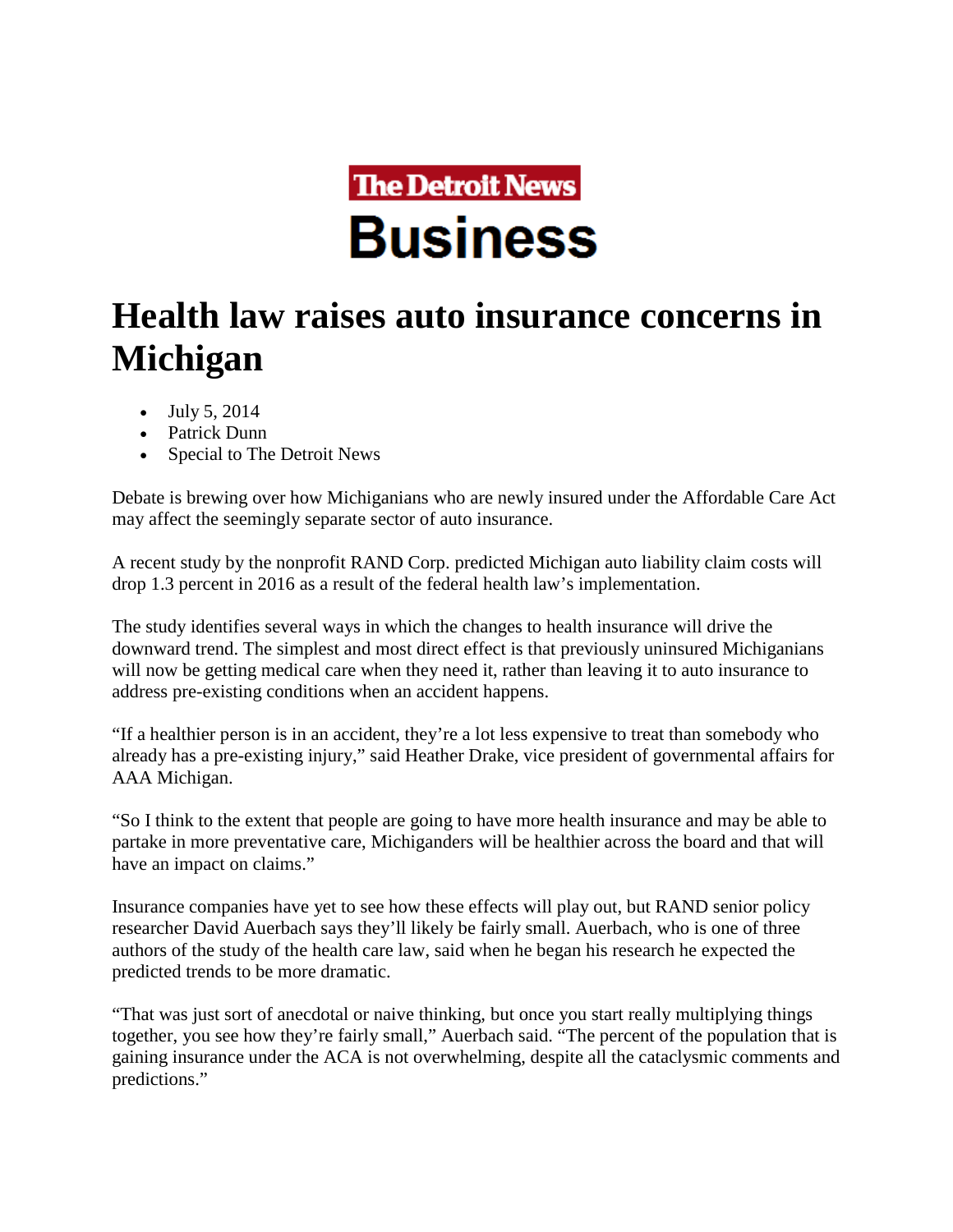What's more, Auerbach said, there will likely be no appreciable change in auto insurance premiums.

"They won't notice," he said. "This is the kind of thing that is pretty much within the year-toyear kind of noise, or that would be swamped by other changes that are probably bigger."

'Not necessarily ... zero-sum'

However, there's considerable debate over where the decreased claim costs for auto insurers are ultimately going to shift — and how much the insured will pay for it. Rick Murdock is the executive director of the Michigan Association of Health Plans, a nonprofit that advocates for state health insurers.

"There should be some impact on future (auto insurance) rates," Murdock said. "Conversely, then, those costs can show up on the health insurance side. So it may not necessarily be zerosum, but one way or the other costs are being covered by insurance where it before might have been no-fault or auto insurance."

Attorney Bobby Raitt, a partner at Michigan Auto Law, said he's concerned about a provision of Michigan's no-fault insurance law which assigns insurers no responsibility to pay for expenses covered by other benefits provided or required by state or federal law.

This is known as a "setoff" for insurance companies, and it has previously applied in cases where Social Security or workers' compensation is providing benefits. But Raitt predicts auto insurers are about to set off benefits to health care law-provided insurance.

"They're basically just going to shift hundreds of millions of dollars in costs from what would have been the insurance company's responsibility to the health insurance," Raitt said.

"And if health insurance doesn't pay it, Medicaid will pay it. So both the taxpayers and health insurance premiums will be seriously affected — and much higher, obviously."

Under Michigan's No-Fault Act, auto insurers are much more limited than health insurers in their ability to negotiate discounts on the rates hospitals charge them, so they consistently pay out more to hospitals. If auto insurers began setting off costs to health insurance provided by the health care law, hospitals would recoup significantly less money for treating accident victims.

## Questions raised

However, there's nothing in the new law to indicate exactly how this is all legally supposed to work. For now, auto insurers are wary of having too much burden shifted to them as well.

"We're going to be on alert if they make us the primary coverage for auto insurance victims, because we think that would provide incentive for the medical community to push coverage towards auto insurance victims whenever they possibly can," said Tom Shields, spokesman for the Michigan Insurance Coalition, a trade association for property-casualty insurers..